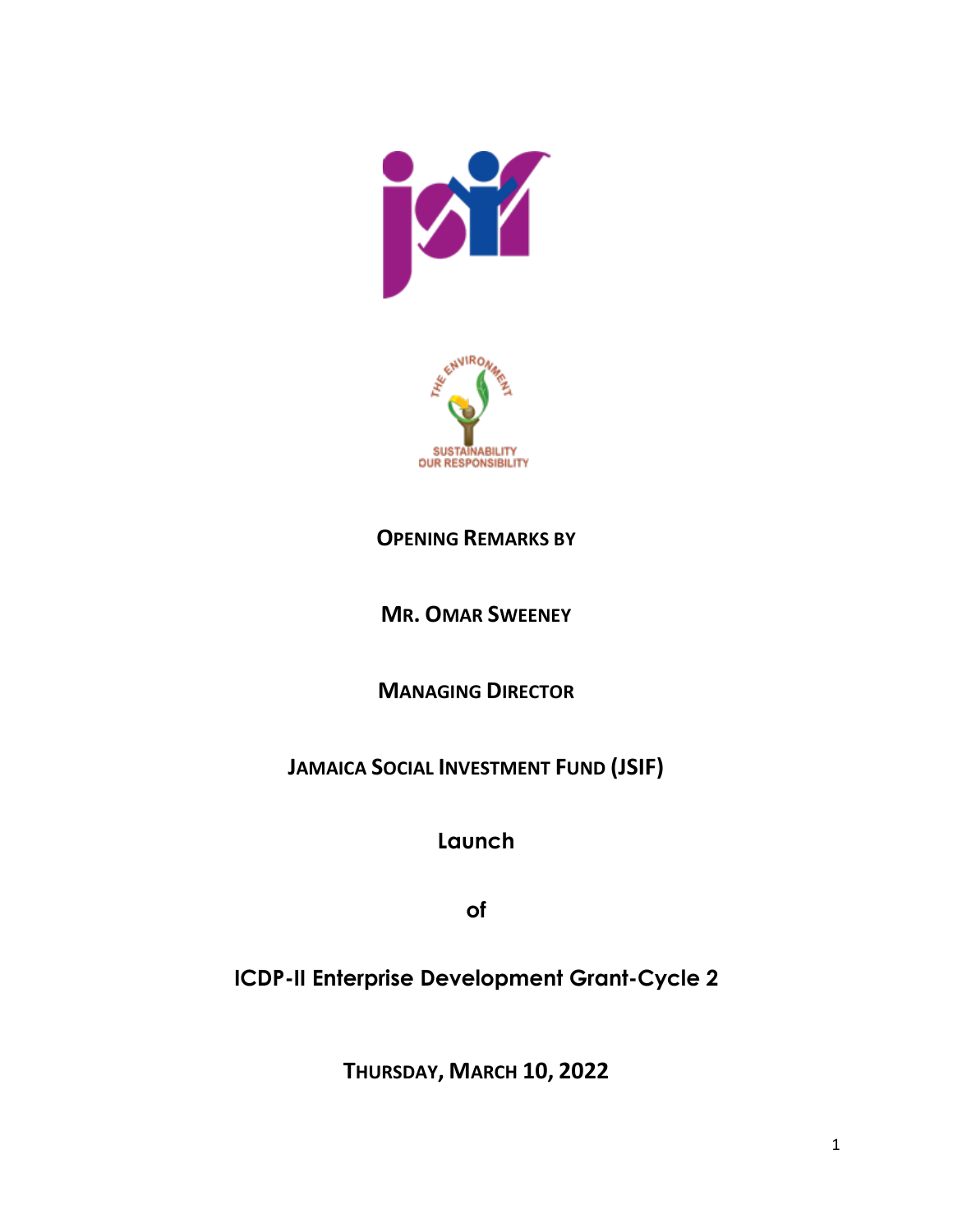## Salutations:

- **Mr. Gerrard McDaniel,** Master of Ceremonies
- **Senator, The Hon. Aubyn Hill,** Minister of Industry, Investment and Commerce
- **Honourable Ian Forbes**, Custos Rotulorum for the Parish of St. Andrew
- **Mr. Omar Sweeney, Managing Director**, Jamaica Social Investment Fund
- **Ms. Mona Sue Ho,** Senior Manager, Social Development, Jamaica Social Investment Fund
- **Other Members of the JSIF Team**
- **Mr. Marlon Nesbeth**, Senior Superintendent of Police, St. Andrew Central, Jamaica Constabulary Force
- **Major Sheldon Bryan**, First Battalion, The Jamaica Regiment, Joint Force Command, Jamaica Defence Force
- **Mrs. Francene Pryce**, Community Development Officer, Social Development Commission
- **Presidents** of the August Town, Denham Town and Greenwich Town Community Development Committees as well as **Entrepreneurs and Beneficiaries** representing the August Town, Denham Town and Greenwich Town communities
- The Media

It is my pleasure to bring you warm greetings on behalf of the JSIF

Board, Management and Staff.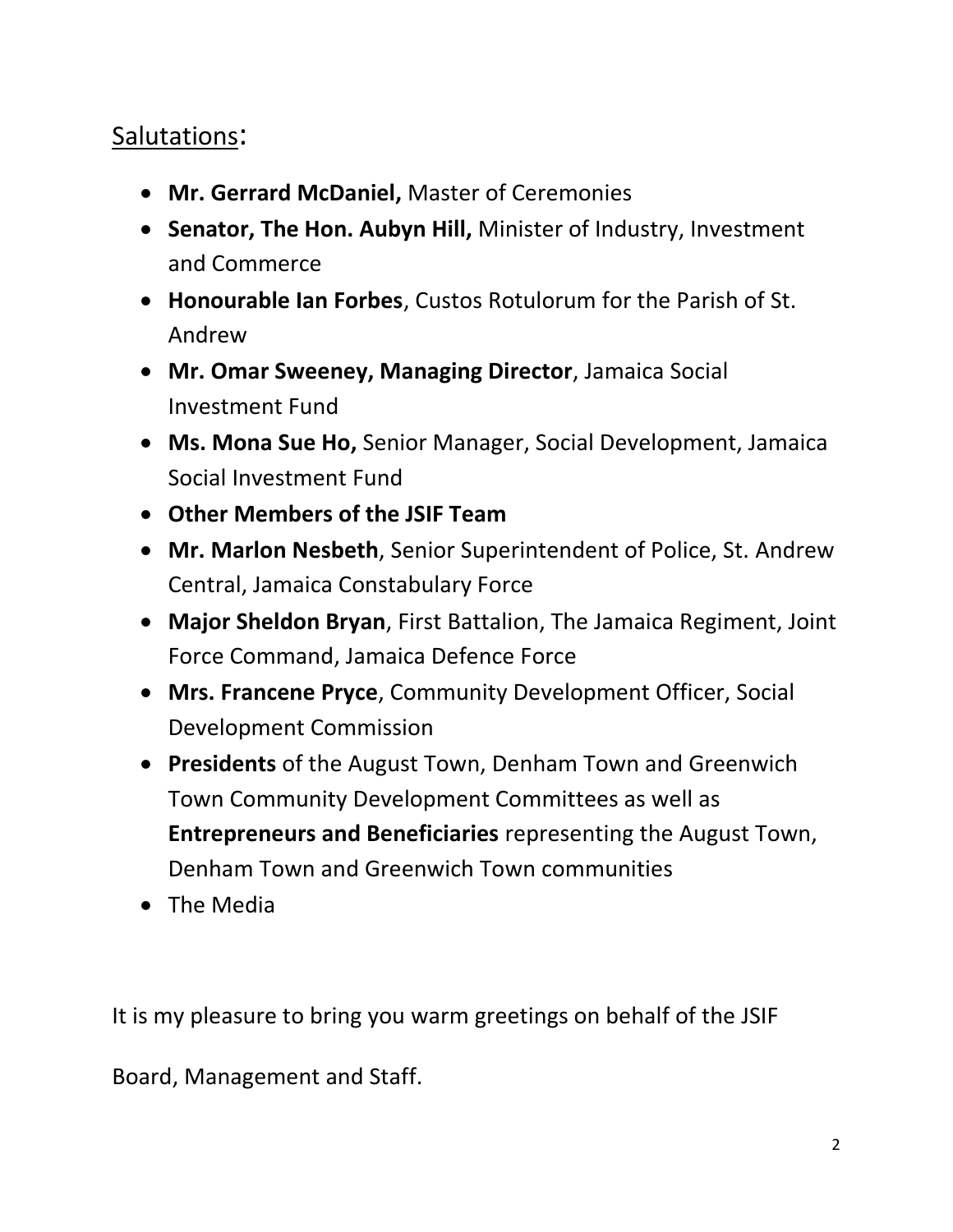For over 25 years of investment for community development, we, at the JSIF are never daunted by the mission of enabling all members of our beneficiary communities, including the poorest and the most vulnerable, to develop skills and competencies to take greater control of their own lives.

Given the importance of Micro, Small and Medium Enterprises to the growth of the Jamaican economy, this second cycle of the Integrated Community Development Project's Enterprise Development Grant is an important aspect of the Government of Jamaica's efforts to stimulate employment in Jamaica and drive economic growth. To this end, these grants are intended to support entrepreneurs in manufacturing, Agriculture and Livestock rearing, Fishery, Agro-processing, Retail and Food services, Fashion and Garment Construction, Furniture making and Upholstery, Beauty Care services, Multimedia and Entertainment, and Car Care services.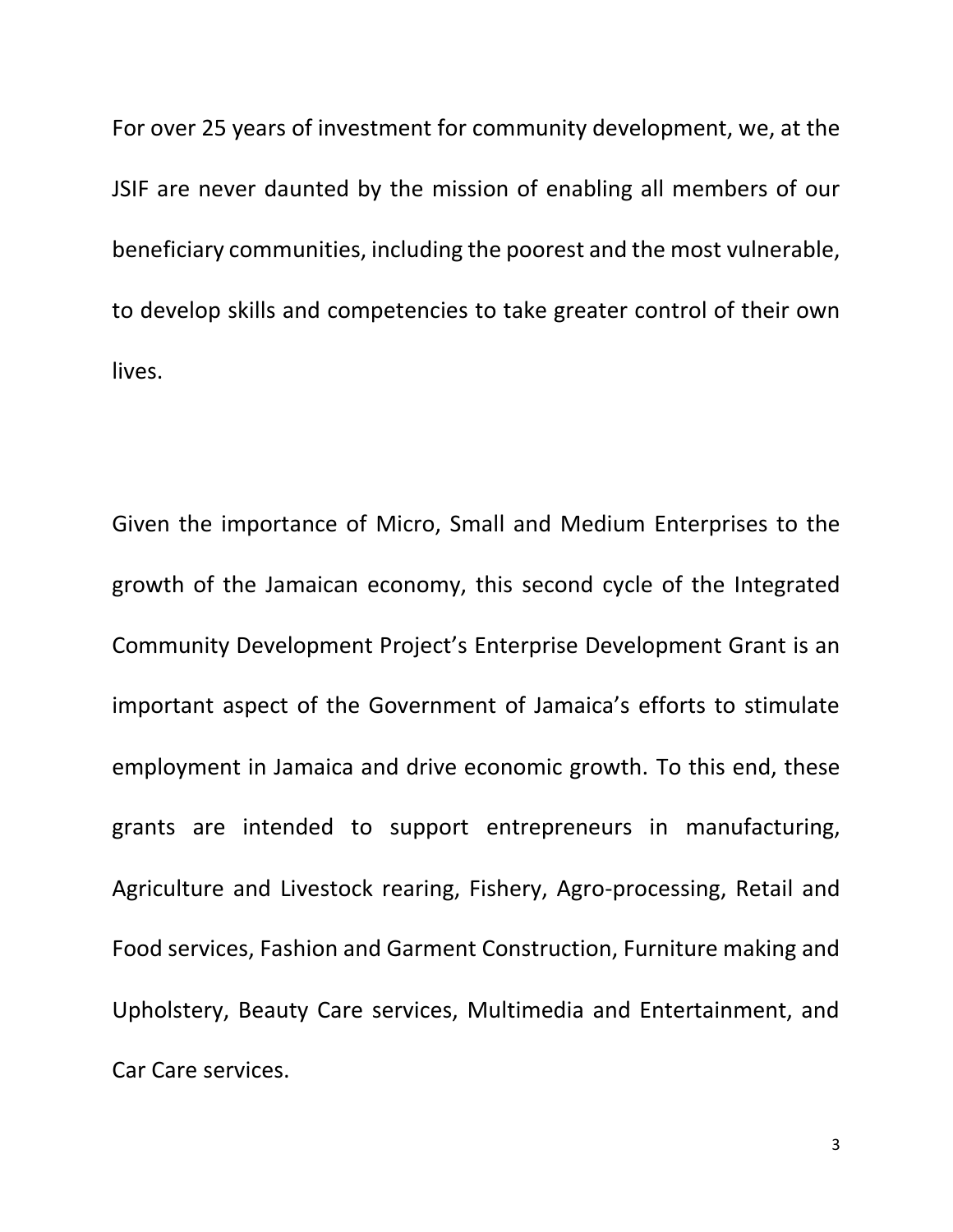The grants that will be disbursed under this project will provide support to over two hundred and thirty (230) small business operators through the provision of equipment and business development training, that will assist them to fortify the foundation of their enterprises and prepare them to progress to the next step that they take towards elevating their businesses and ultimately their communities.

We are all aware of how difficult this past year has been, especially for Small Businesses that were not left unscathed by the COVID-19 Pandemic. This valuable and timely assistance to our micro and small businesses will have a larger impact that extends beyond our entrepreneurs.

To ensure that the businesses that benefit from the Enterprise Development Grants are equipped to develop and thrive, the Business Development component that is available under this project will offer basic Accounting and Business Records Management, Customer Service,

4